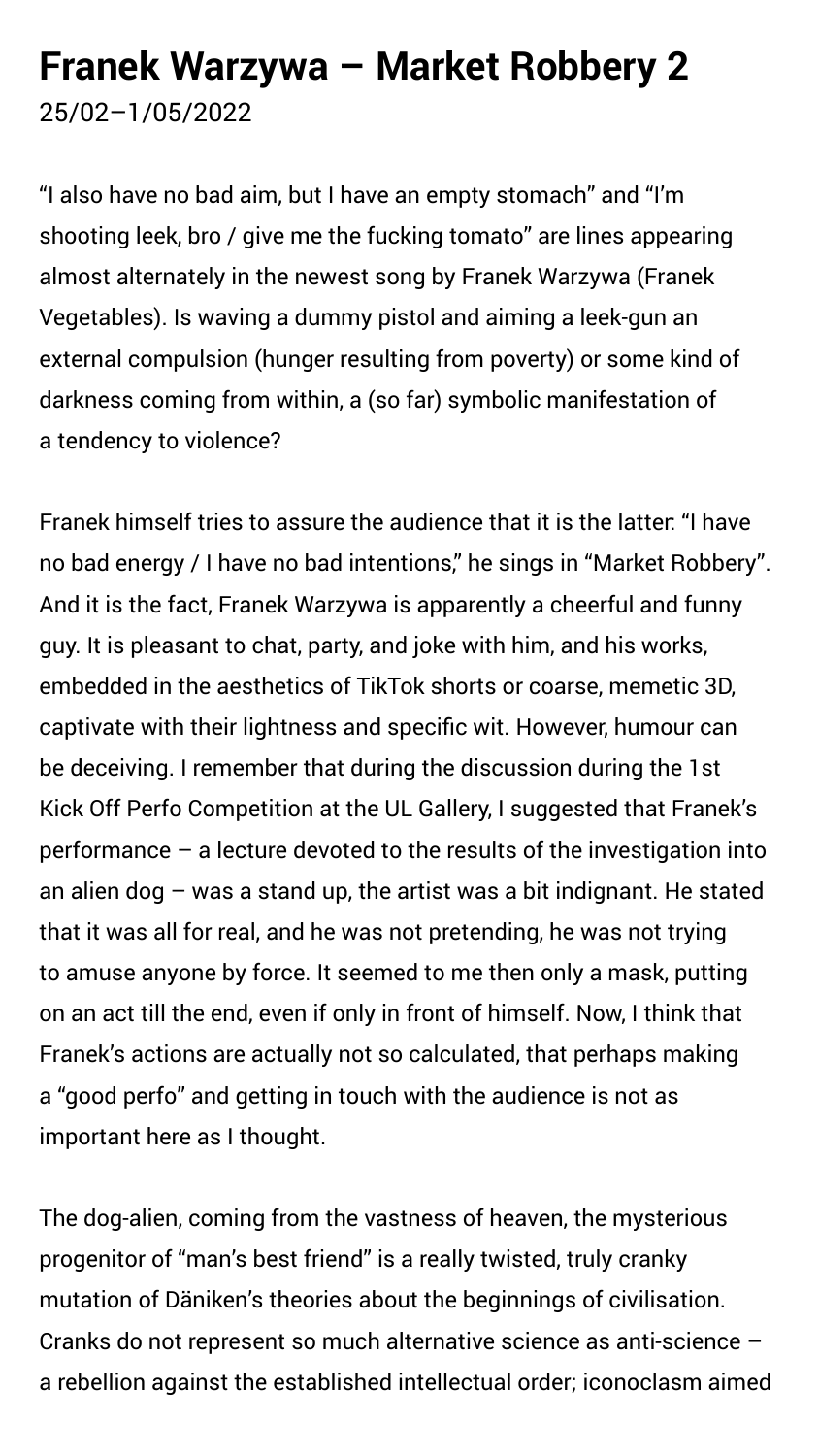at idols such as tradition and system – both scientific as well as political and economic. Thus, already in its early stage, the seemingly light work of Franek Warzywa was under the latent influence of Syriusz, the Dog Star, ordering him to leave the beaten paths of thinking and follow the wolf, lonely trail of independent thinking towards liberation from the oppressive order of worldly lies and the conspiracy of the mighty.

I am being stylistically facetious, of course, but... first of all, this old cycle devoted to an alien dog  $-$  a series of lectures with which Franek travelled around Poland like an apologist for some new faith – was permeated with descriptions of unusual, even miraculous, coincidences (from speech to speech newer and newer); and secondly, when talking to the artist about the latest project at Galeria Labirynt, the exhibition "Market Robbery 2", on the occasion of which I am writing this text, we quickly came down to the topic of hidden emotions and energy transformation. Hence the straight path to Jung, and whether you like it or not, despite the apparent lack of any esotericism in the work of Franek Warzywa (maybe except for the video entitled "Hermit"), we are back in the sphere of astrology and zodiacal-spiritual transformations.

The song "Market Robbery" itself directs the listeners to the subject of substitute forms, emotions seeking an outlet and the mental clash

of opposites. So, we have a gun, but it is just a replica, which was borrowed by the way; we have verbal aggression, but also assurances that nothing will ever happen to anyone. "'Market robbery' is for me a model of the attitude that I strive for [...]. I am fascinated by the unrestricted freedom and opposition to the imposed restrictions that are associated with entering the criminal path. [...] I do not want to hurt anyone. I just want to eat a fresh tomato," says Franek in the exhibition trailer. The vegetable becomes here an ambiguous fetish, an object of desire and a weapon in hand. The tangled psyche of Franek Warzywa (!) is tossed here between the desire for himself, for total freedom, at the same time fearing to pay the price in the form of harm done to others,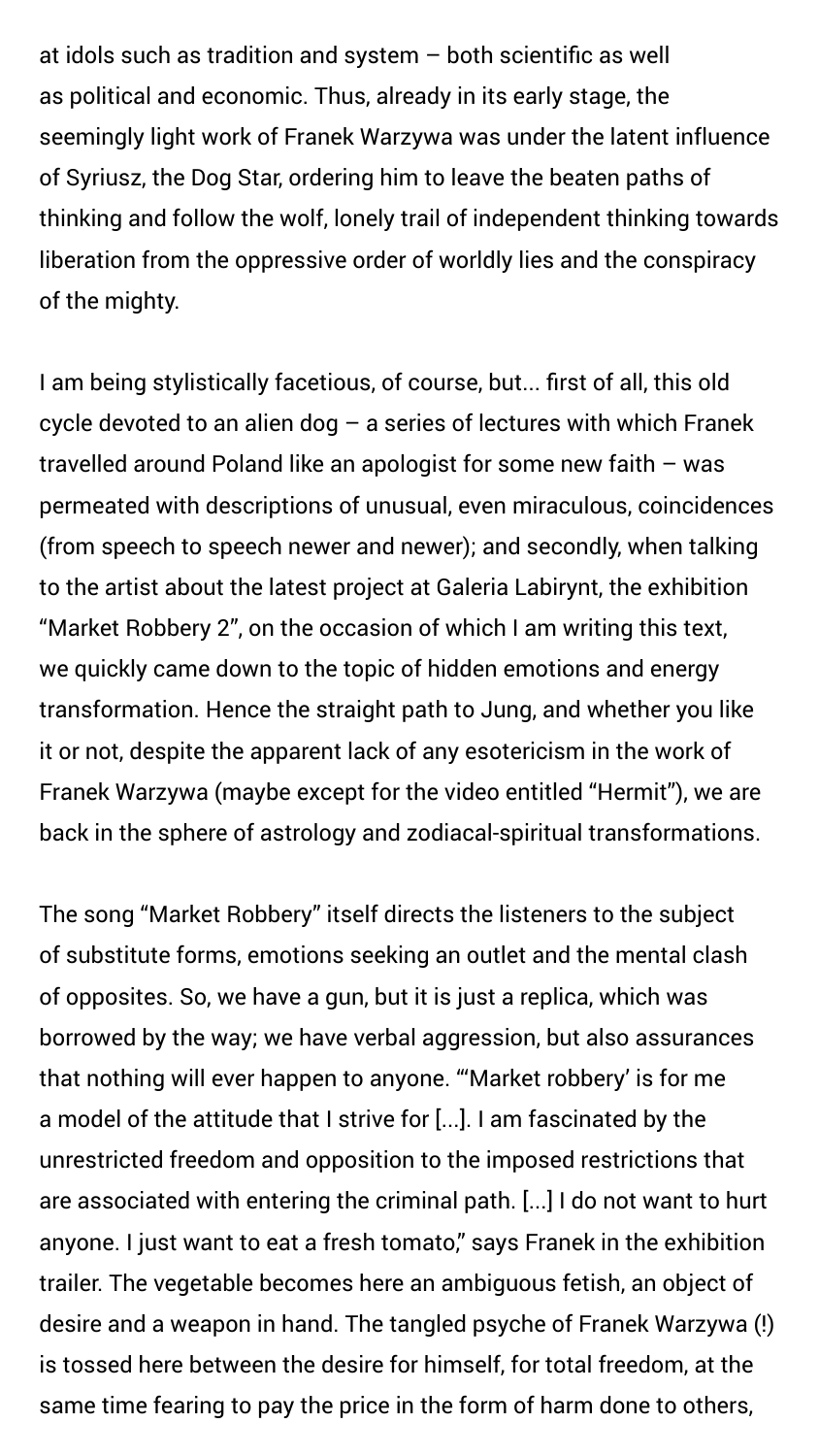fearing punishment from the system's embarrassing order. Under the guise of funny scenes with vegetables at the market, entertaining, musical circumstances promoting healthy eating, we have a classic psychoanalytic play.

The plot of the attack was first realised by Frank at the end of 2020 at Galeria UL, which I am co-hosting with Piotr T. Mosur and Natalia Dopkoska. The action called "Gentlemen, Let's Commit a Market Robbery" referred to the monologue of the streamer, Rafonix – – a statement known on the Internet as "Fucked-up Life". In despair, Rafonix feels sorry for his numerous failures, repeatedly alluding to suicide, and as a person with nothing to lose, he dreams of the final libertarian uprising – a bank robbery. Similarly, overwhelmed by the pandemic and lockdown, Franek decided to rob the market at the end of 2020. However, it was an online scam – a performance, promoted as a real-life event, did not take place physically. Franek collected the profile pictures of people who clicked on Facebook and pasted them as avatar faces into a 3D animation, which he later published as "performance documentation" with acknowledgements for coming. So, no one was hurt in the robbery, but no real vegetables were won either. Everything took place in virtual space, in a substitute, imaginary gallery, the wall of which suddenly disappeared revealing the space of the market square; the animation itself, without going into details, suddenly stopped when

Franek removed the deadly leek.

And all indications are that I have become an element of the criminal intrigue again. I am writing a text not so much for an exhibition as for an event. As it is during an event, and especially during a robbery, anything can happen  $-$  it is known for now that there will be a stage, there will be a concert  $-$  this is what we could learn from the announcement. But what will happen next  $-$  in parallel in the gallery space and on the Internet  $-$  is associated with the element of surprise and the risk of failure. Any robbery may be interrupted by an expoliceman who happened to be among the market's customers, or